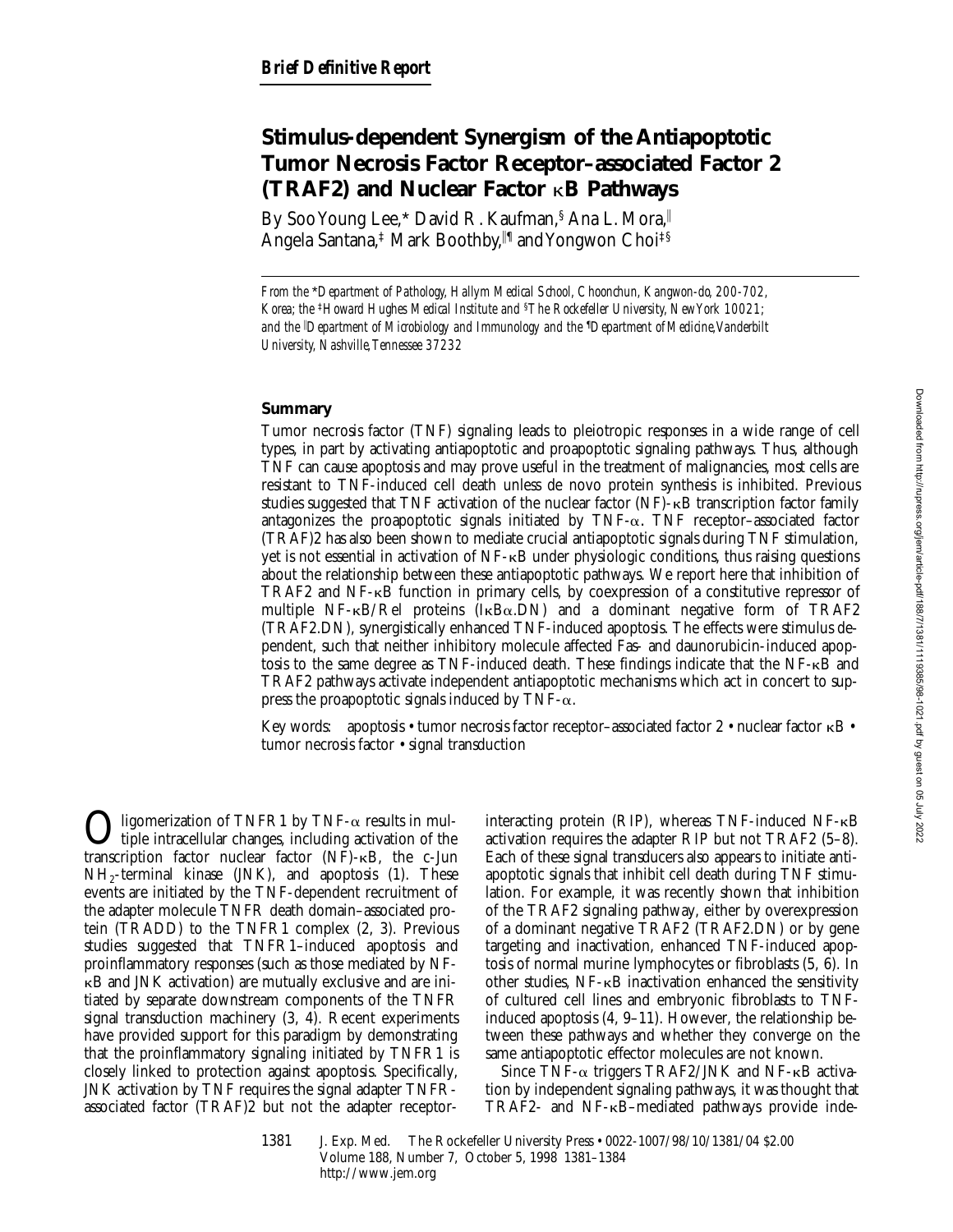pendent, nonoverlapping antiapoptotic signals that were not expected to interact with each other during TNFinduced apoptosis. In contrast to this current paradigm, we show in this study that TRAF2- and NF- $\kappa$ B–mediated signals play synergistic roles in preventing TNF-induced apoptosis.

#### **Materials and Methods**

*Transgenic Mice.* Transgenic mice expressing IkBa.DN or TRAF2.DN were described previously (5, 12).

*Kinase and NF-*k*B Assays.* In vitro JNK assays were done as described previously (5). In brief,  $2-5 \times 10^6$  cells were treated with medium alone or rMu–TNF- $\alpha$  (R&D Systems, Inc., Minneapolis, MN) and lysed. For the kinase reaction,  $1.5-3.0 \mu g$  of purified glutathione *S*-transferase (GST)–c-Jun(1-79) (a gift from Dr. H. Hanafusa, The Rockefeller University), 0.5  $\mu$ Ci of [ $\gamma$ -32P] ATP and ATP (20  $\mu$ M) was incubated with the immunoprecipitated JNK in a total volume of 30  $\mu$ l of JNK reaction buffer for 20 min at 30°C. The reactions were stopped with  $2\times$  loading buffer, boiled for 5 min, and run on a 12% SDS-PAGE gel. To measure NF-kB activation, nuclear extracts prepared from thymocyte lysates stimulated with medium alone or TNF were used for gel-shift assays as outlined previously (5).

*Cell Killing Assay.* For thymocyte apoptosis assays, freshly isolated thymocytes  $(2 \times 10^5 \text{ cells/well})$  were treated with the indicated amounts of rMu–TNF- $\alpha$  (R&D Systems, Inc.), or anti– Mu-Fas mAb (Jo2; PharMingen, San Diego, CA) for 22 h in the presence or absence of 30  $\mu$ g/ml cycloheximide (CHX; Sigma Chemical Co., St. Louis, MO), with anti-CD3 (10  $\mu$ g/ml) and anti-CD28 antibody (10  $\mu$ g/ml), or with the indicated amounts of daunorubicin. Viable cells were quantified for 30 s at a constant rate by flow cytometry after staining with 5  $\mu$ g/ml propidium iodide (PI) as described previously (5, 13). Specific cell death (%) was determined from the percentages of viable (PI-negative) cells and was calculated as  $100 \times (1 - \text{no. of viable cells in a treated})$ sample/no. of viable cells in the control).

## **Results and Discussion**

To determine the relationship between TRAF2- and NF-kB–dependent antiapoptotic signaling pathways during TNF stimulation of normal cells, we have tested the role of these proteins in the TNF-induced apoptosis of thymocytes from transgenic mice expressing *trans*-dominant repressors of  $I \kappa B\alpha$  ( $I \kappa B\alpha$ . DN [12]) and/or TRAF2 (TRAF2. DN [5]). Expression of  $I_{\kappa}B_{\alpha}$ . DN, which lacks sequences required for signal-dependent degradation and functions as a constitutive repressor of multiple NF-kB/Rel proteins  $(14)$ , abolished the activation of NF- $\kappa$ B, but not JNK, in thymocytes upon TNF stimulation (Fig. 1). As reported previously (5), expression of TRAF2.DN, which lacks the NH2-terminal RING and zinc finger domains, impaired the activation of JNK by TNF, but not that of  $NF-\kappa B$ . These results show that the activation of JNK and NF- $\kappa$ B by TNF in thymocytes is mediated by two discrete signaling pathways (Fig. 1). When both  $I_{\kappa}B_{\alpha}$ . DN and TRAF2. DN were expressed, the activation of  $NF - \kappa B$  and JNK by TNF were both severely impaired (Fig. 1).



**Figure 1.** TNF-induced JNK and NF-kB activation are mediated by distinct signal transduction pathways. (*Top*) Cell lysates prepared from thymocytes unstimulated  $(-)$  or stimulated  $(+)$  with TNF (10 ng/ml) for 2.5 min were used to measure JNK activity by immunocomplex kinase assay with GST–c-Jun(1- 79) as a substrate. (*Bottom*) Nuclear extracts  $(4 \mu g)$  prepared from thymocytes unstimulated  $(-)$  or stimulated  $(+)$  with TNF for 15 min were used in gel-shift assays of NF-kB/Rel binding activity.

To determine the relationship between the NF- $\kappa$ B and TRAF2 pathways in normal cells, we measured TNF- $\alpha$ –induced death using thymocytes. Cells from control mice were relatively resistant to TNF-induced apoptosis, which could be enhanced to a modest degree by treatment with CHX to prevent new protein synthesis (Fig. 2, *a* and *b*). Inhibition of TRAF2 by TRAF2.DN expression potentiated the TNF-induced apoptosis of thymocytes, and this level of killing could be further increased by CHX treatment, suggesting that TNF retained the ability to induce synthesis of antiapoptotic proteins despite the observed impairment of JNK activation (Fig. 2, *a* and *b*). To determine whether NF-kB activation suppresses the TNF-induced apoptosis of normal T lymphoid cells, thymocytes from  $I_{\kappa}B_{\alpha}$ . DN mice were treated with increasing concentra-



**Figure 2.** Inhibition of TRAF2 and  $NF - \kappa B$  activity synergistically sensitizes thymocytes to TNF-induced apoptosis. (a) Thymocytes  $(2 \times 10^5/$ well) from the indicated mice (6–8 wk old) were treated for 22 h with increasing amounts of murine TNF- $\alpha$  as indicated, and the percentages of cell death are shown as mean  $\pm$  SD of triplicate samples from each group. Similar results were also obtained with human  $TNF-\alpha$  (data not shown), which is specific for murine TNFR1. Representative data from one of five experiments are shown. Of note, the number and distribution of the major thymic subsets were normal, with the exception of a previously reported decrease in single positive cells in IkBa.DN-expressing mice and in double-TG mice expressing both TRAF2.DN and IkBa.DN (data not shown); however, this subset represented  $\langle 1\% \rangle$  of thymocytes in wildtype littermates. (*b*) Thymocytes from the indicated mice were treated overnight with TNF (33 ng/ml), with or without CHX (30  $\mu$ g/ml), as indicated. Background cell death of thymocytes in medium  $\pm$  CHX alone was  $\sim$ 20–30%. Mean ( $\pm$  SD) data from one of three experiments, all of which yielded similar results, are shown.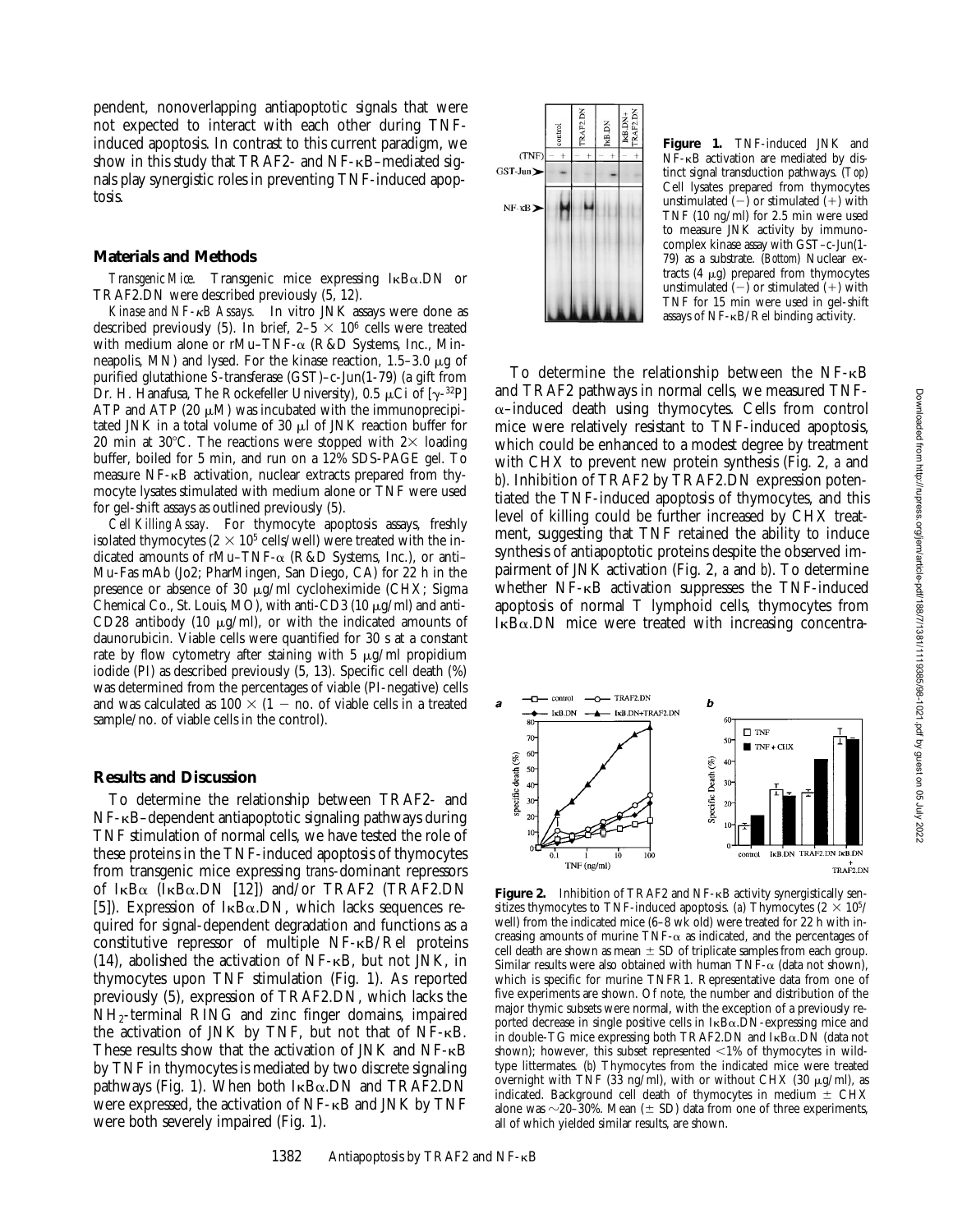

**Figure 3.** Inhibition of TRAF2 and NF-kB activity does not affect the sensitivity of thymocytes to apoptosis induced by other stimuli. Thymocytes  $(2 \times 10^5/\text{well})$  from the indicated mice were treated for 22 h with (*a*) anti-Fas antibody (Jo2); (*b*) anti-CD3 and anti-CD28 antibodies; or (*c*) daunorubicin. Mean  $(\pm$  SD) data from one of three experiments with similar results are shown.

tions of TNF. Inhibition of NF-kB activation by overexpression of  $I_{\kappa}B_{\alpha}$ . DN significantly enhanced TNF-induced apoptosis of thymocytes (Fig. 2 *a*). Of note, CHX treatment of thymocytes from  $I_{\kappa}B_{\alpha}$ . DN mice led to no further enhancement in their TNF-induced apoptosis, suggesting that the effect of CHX on TNF-induced apoptosis is mediated mostly through inhibition of the synthesis of NF-kB– dependent antiapoptotic proteins (Fig. 2, *a* and *b*).

Strikingly, when thymocytes from  $I_{\kappa}B_{\alpha}$ . DN  $\times$  TRAF2. DN double-transgenic (TG) mice were treated with increasing concentrations of TNF- $\alpha$ , they were at least 1,000 times more sensitive to TNF-induced apoptosis than cells from normal mice, and at least 100 times more sensitive than those from either  $I_{\kappa}B_{\alpha}$ . DN or TRAF2. DN TG mice (Fig. 2 *a*). These results indicate that NF-kB– and TRAF2 dependent antiapoptotic signals synergistically protect cells from TNF-induced apoptosis. Moreover, treatment of thymocytes from  $I_{\kappa}B_{\alpha}$ .DN  $\times$  TRAF2.DN double-TG mice with TNF- $\alpha$  induced a level of apoptosis similar to that induced by TNF in CHX-treated thymocytes from TRAF2.DN single-TG mice (Fig. 2 *b*). This finding further supports the conclusion that the principal effect of CHX is to inhibit de novo synthesis of antiapoptotic proteins that are regulated by the state of  $NF - \kappa B$  activation.

Fas death domain–associated protein (FADD), an effector of TNF-induced apoptosis recruited by heterotypic death domain interactions with TRADD, is also an effector of apoptosis induced by the Fas receptor (3, 15, 16). Moreover, NF-kB signaling occurs in thymocytes in situ (17, 18), suggesting that the activation state of  $NF$ - $\kappa$ B could influence Fas-induced apoptosis. To investigate this possibility, thymocytes from the four sets of mice were cultured in the presence of increasing concentrations of a cross-linking anti-Fas antibody (Fig. 3 *a*). Compared with the dramatic increase in TNF-induced apoptosis caused by simultaneous inhibition of TRAF2 and  $NF$ - $\kappa$ B activation, increased sensitivity to Fas-induced apoptosis was minimal. In addition, when  $CD4+CD8$ <sup>+</sup> thymocytes were activated by anti-CD3 and anti-CD28 antibodies, physiological stimuli involved in thymocyte selection, the induction of apoptosis in these cells was not affected by  $I_{\kappa}B_{\alpha}$ . DN and TRAF2. DN expression (Fig. 3  $b$ ). TRADD and the NF- $\kappa$ B signaling pathway have also been implicated in the apoptosis induced

by interactions between TNF-related apoptosis–inducing ligand (TRAIL) and death receptors (DR4, DR5 [19, 20]). However, TRAIL did not induce any significant cell death in wild-type thymocytes or in thymocytes from transgenic mice expressing TRAF2.DN and IkBa.DN (data not shown). Finally, NF-KB activation has been suggested to play a role in the induction of apoptosis of some tumor cells by cancer chemotherapeutic compounds such as daunorubicin (11), a finding offering the hope of potential therapeutic benefits. The therapeutic window for such effects would be more favorable if they were restricted to cancer cells and did not affect primary cells. Importantly, then, neither TRAF2 nor NF-kB activation played any role during daunorubicin-induced apoptosis of thymocytes (Fig. 3 *c*). Therefore, these results suggest that in nonneoplastic cells, the antiapoptotic role of TRAF2 and NF-kB may be restricted to the context of TNF signaling.

As shown in this study and in previous reports (5, 6, 8), TNF-induced JNK and NF-kB activation appear to be triggered by independent signaling pathways, with the former but not the latter mediated by TRAF2. In addition, NF-kB–mediated antiapoptosis required de novo protein synthesis, whereas TRAF2-mediated antiapoptosis did not. Therefore, it was surprising to see that TRAF2 and  $NF - \kappa B$ played synergistic roles in preventing TNF-induced apoptosis. How might this happen? One possibility is that



Apoptosis

**Figure 4.** Models for antiapoptotic synergism induced by TNF- $\alpha$ .